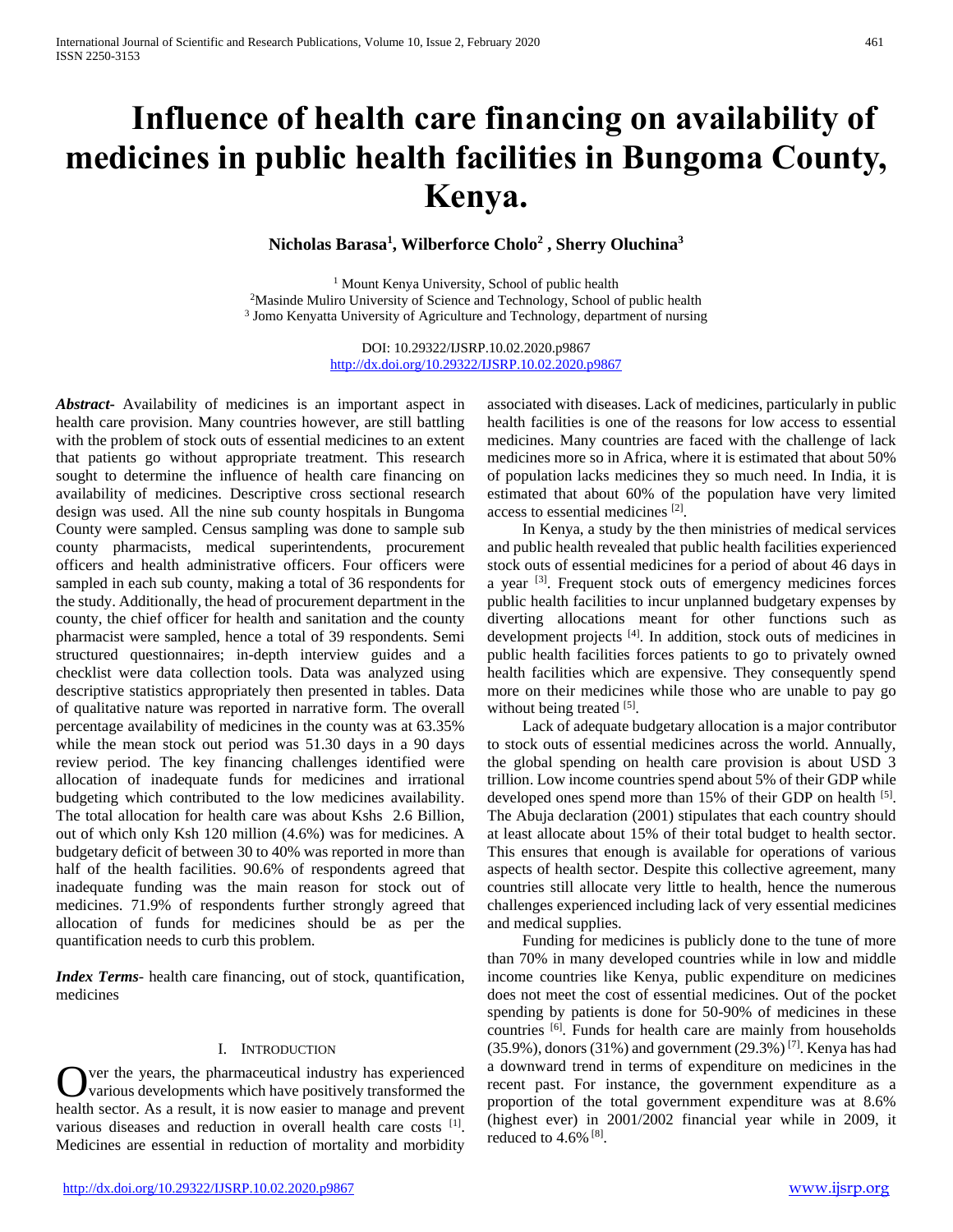In Kenya, the expenditure on medicines is about 1.65% of the country's GDP. This translates to about 36.6% of the total health sector expenditure. The government's expenditure on pharmaceuticals accounts for about 9.03% of the total expenditure on medicines [9] .

 KEMSA, which was the main supplier of medicines to public health facilities pre devolution era, has reported budgetary constraints as a major factor contributing to stock outs of essential medicines at their warehouse. For instance, it was only able to procure about 117 items out of the 343 items on its Essential Drugs List due to limited funds <sup>[10]</sup>. During this period, KEMSA could supply medicines to public health facilities on quarterly basis. The health facilities were required to make orders to KEMSA using prescribed ordering forms, ensuring that the total value of the orders is within the limits of the allocated drawing rights. However, due to stock out challenges at KEMSA, not every item on the orders was supplied [11].

 After enactment of the current constitution in 2010, 47 counties were created. As a result, health sector was devolved, leaving the national government with functions of policy formulation, training and regulation. All other aspects of health care were devolved to the counties including procurement of medicines. The funds for these purposes are sent to the counties by the national treasury. The counties are then at their discretion to source for medicines from any source and not necessarily from KEMSA which has been left to mainly handle donor funded medicines such as ARVs, anti TBs, anti malarial medicines and those for family planning  $[12]$ .

## II. MATERIALS AND METHODS

 The study was conducted in Bungoma County is one of the 47 counties in Kenya, located in the former western province. It has a population of about 1.8 million with nine sub counties, each with a sub county hospital.

 It study design adopted was descriptive cross sectional design as involves describing, recording, analyzing and reporting as they exist, thereby being critical when obtaining specific details on a given phenomena while drawing valid and applicable conclusions.. This design method is very useful when data collection is intended to be done at one point from a given sample. Cross sectional design is important when collecting data over a shorter period of time from a sample [13].

 The study targeted the medical superintendents, health administrative officers, pharmacists and procurement personnel of public health facilities in Bungoma County, the head of county procurement department, the county pharmacist and the chief officer in charge of health and sanitation department. This was

## **Demographic characteristics of the respondents**

informed by the fact that these officers are involved in management of medicines. All these officers in their respective sub county hospitals and at the county level participated as samples in the study owing to the small sample size and the unique nature of the study as a result, four officers: medical superintendent, hospital health administrative officer, pharmacist and procurement officer in each of the nine sub county hospitals were sampled hence a total of 36 respondents. At the county level, the county pharmacist, county procurement officer and chief officer- health & sanitation participated in the study, bringing the total sample to 39.

 Sampling was by census method as the entire study population was small. The above officers were visited in their respective work places and data collected from them using appropriate tools. Only the 9 sub county hospitals participated in the study as they have better structures for medicines management than health centers and dispensaries, hence meeting the desired objectives of this study.

 Data collection was by use of semi-structured questionnaires, interview guides, and a checklist. Questionnaires were used as they provide responses to complex research questions. They also easy to use and are relatively cost effective hence their popularity. Data generated from questionnaires are generally objective [14]. Both open ended and closed ended questions were used in the questionnaires. In depth interviews were used as they offer responses that are of high quality as the interviewer is present to question, cross-examine and probe the interviewee [13]. They were used to collect data from the county officials. Lastly, a checklist adopted from the Bungoma County Essential Medicines Standard Order Form, Version 1 July 2016/17 for sub county hospitals was used to collect information concerning availability of medicines in hospitals. These tools were pretested in a neighboring, Kakamega which has several similarities with Bungoma.

 Qualitative and quantitative methods were applied in data analysis. Quantitative data, after cleaning and coding, was entered into the computer statistical package (SPSS version 22.0) for analysis. Descriptive statistics were used to produce percentages and means. Chi square was applied to test for the association between variables. Data was then presented in tables.

 For qualitative data, it was tape recorded, translated, transcribed and categorized into specific themes and reported in narrative form.

 Appropriate ethical approvals were sought from relevant institutions. Data was password protected to prevent access by unauthorized personnel.

III. RESULTS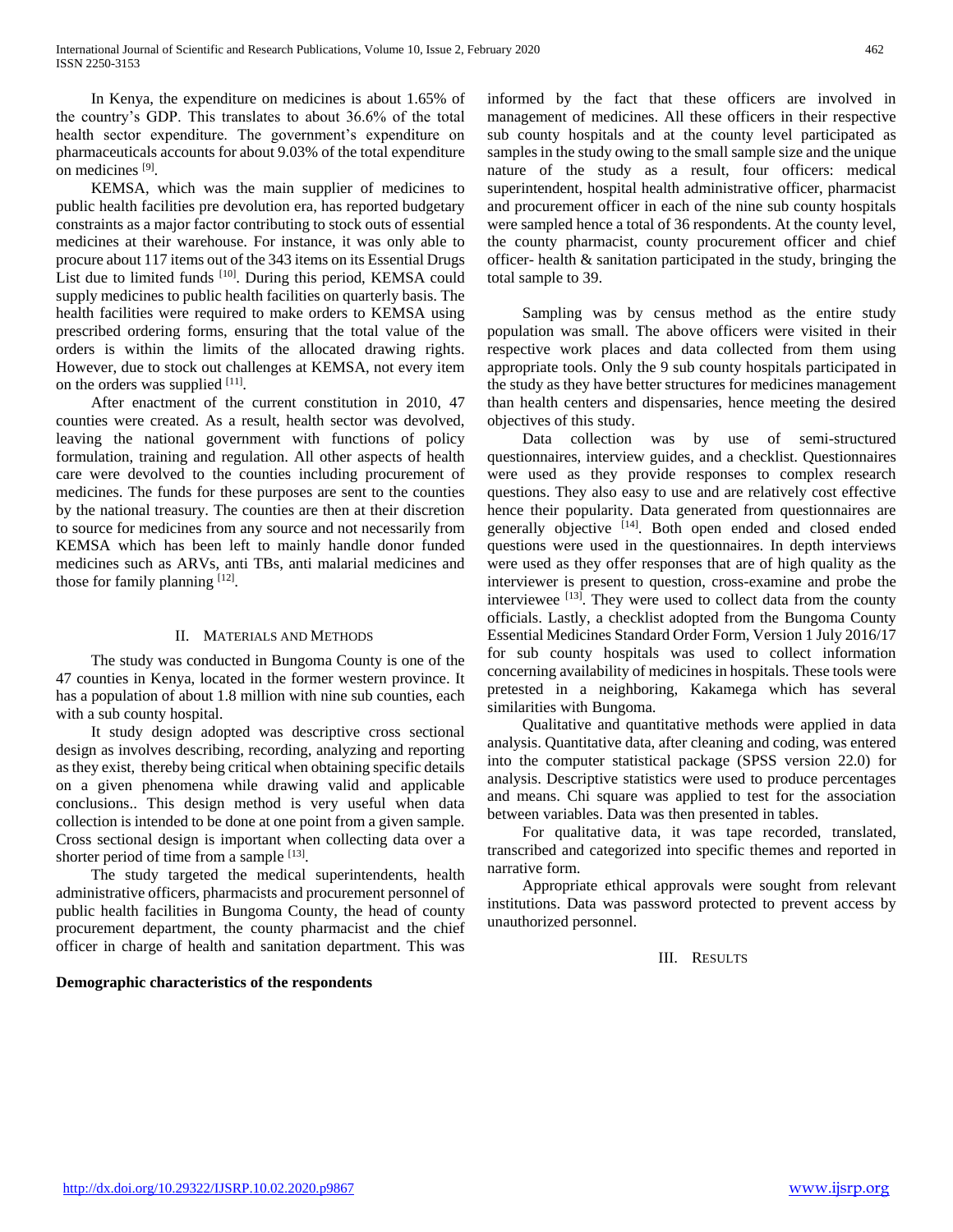| Characteristic                     | Frequency      | Percent |
|------------------------------------|----------------|---------|
|                                    |                |         |
| Gender Male                        | 26             | 81.3    |
| Female                             | 6              | 18.8    |
|                                    |                |         |
| Cadre Medical officers             | 7              | 21.9    |
| <b>Pharmacists</b>                 | 8              | 25.0    |
| Hospital administrative officers   | 13             | 40.6    |
| Procurement officers               | $\overline{4}$ | 12.5    |
| Work experience (years)<br>$0 - 5$ | 14             | 43.8    |
| $6 - 10$                           | 3              | 9.4     |
| $11 - 15$                          | 4              | 12.5    |
| $16-20$                            | 5              | 15.6    |
| $21 - 25$                          | 3              | 9.4     |
| Above 25                           | 3              | 9.4     |
| Total                              | 32             | 100     |

**Table 1: Demographic characteristics of the respondents**

 A total of thirty six (36) questionnaires were prepared, however, only thirty two (32) respondents could be reached, signifying a response rate of 88.89%. Out of these, 26 (81.2%) were male while 6 (18.8%) were female.

 The distribution of the 32 respondents by cadre is also shown in the table above. The largest number of them was hospital administrative officers constituting, 40.6% while the least number was that of procurement officers who comprised of 12.5%. Pharmacists exceeded medical officers by only one respondent.

 As it regards the respondents' work experiences, a majority of them had worked for a period of less than five years. They were 43.8% of all respondents. The least percentage had work experiences of between 6 to 10 years, 21 to 25 years and above 25 years, all contributing to 9.4% each.

# **Estimated budgetary allocation**

 The estimated budgetary allocation for the health department in the county was about Kshs 2.6 Billion, constituting about 20 percent of the entire county budget. The challenge bit was that out of this, only about Kshs 120 million (4.62%) is allocated for medicines procurement. The rest is allocated to payment of salaries for health workers.

## **Estimated budget deficit**

| Percentage budget deficit Frequency<br>(%) |    | Percent | Cumulative Percent |
|--------------------------------------------|----|---------|--------------------|
| $0-10$<br>11-20                            |    |         |                    |
| 20-30                                      |    | 12.5    | 12.5               |
| $31 - 40$                                  | 17 | 53.1    | 65.6               |
| $41-50$                                    | 10 | 31.3    | 96.9               |
| 51-60                                      |    | 3.1     | 100.0              |
| Total                                      | 32 | 100.0   |                    |

**Table 2 Estimated budget deficit**

 The highest percentage budget deficit for the allocation made towards purchase of medicines was between 31 to 40 per cent which was reported by 53.1% of the respondents while the least was between 51 and 60 percent having been reported by 3.1% of respondents. A significant number of respondents (31.3%) indicated that their estimated budgetary deficit was between 41-50%. None of the respondents had a budgetary deficiency of less than 20%.

 **Relationship between inadequate funding as a reason for stock outs and allocation of funds as per quantification needs as a solution to this problem**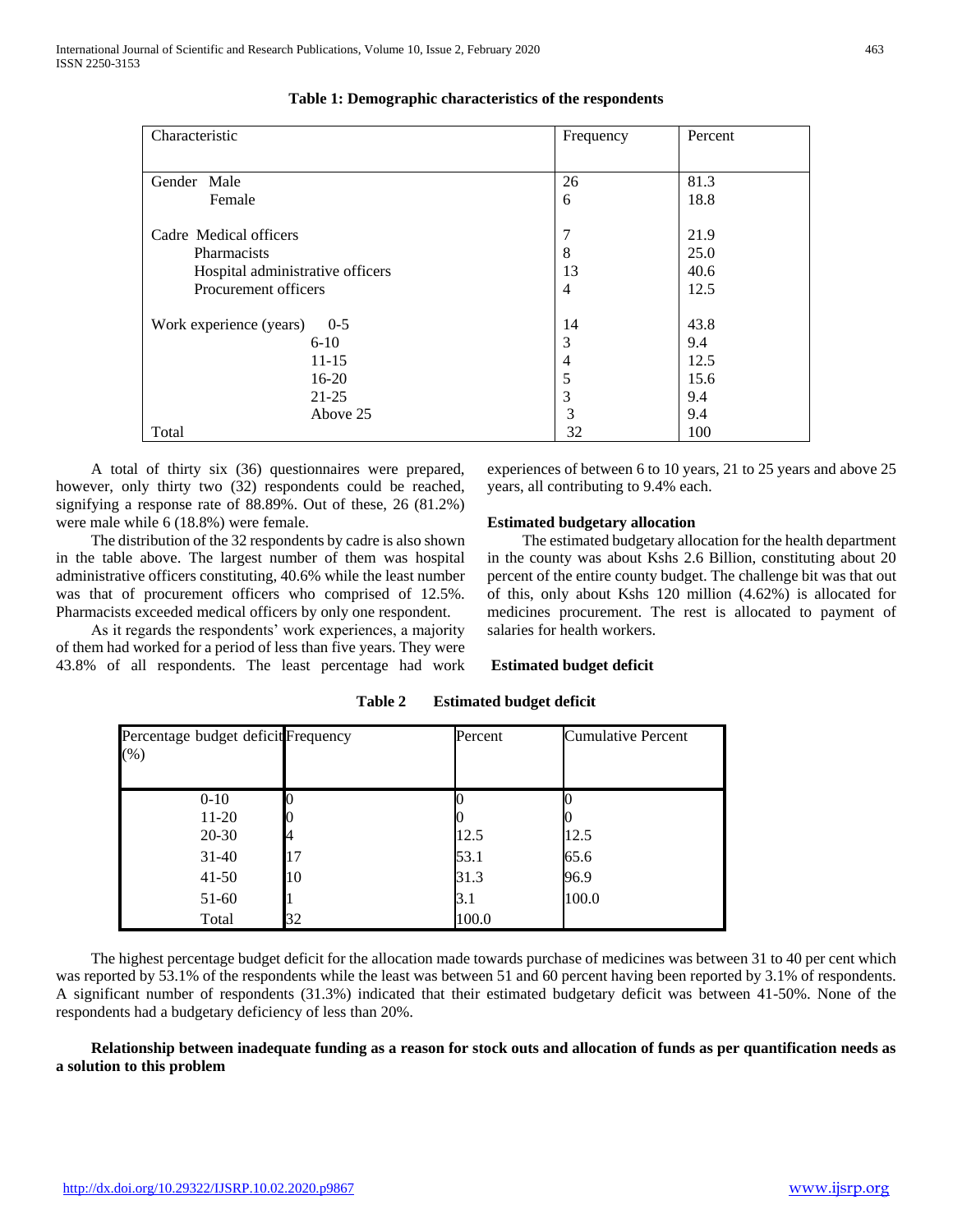A majority (85.7%) of respondents who strongly agreed that inadequate funding was an issue leading to stock outs of medicines in their respective health facilities cited that it was extremely important to have allocation of funds for procurement of medicines based on quantification requirements. This represents 52.2% of respondents who strongly agreed with the fact that allocation of funds be made as per quantification requirements. Another 66.7% of respondents who agreed that inadequate funding was an issue leading to stock outs felt that it was extremely important to have allocation of funds for procurement of medicines based on quantification requirements. Only a small percentage of respondents (3.1%) reported that it was extremely not important to have procurement funds allocated as per quantification needs although at the same time, agreed that inadequate funding was an issue contributing to stock outs. There was therefore a strong relationship between inadequate funding and allocating funds for procuring of medicines based on quantification.

# **Table 3: Inadequate funding as a reason for stock outs and allocation of funds for medicine as per quantification requirements as a remedy**

|                    |                          | Allocation of funds for medicines procurement as perTotal<br>quantification requirements |              |                        |    |
|--------------------|--------------------------|------------------------------------------------------------------------------------------|--------------|------------------------|----|
|                    |                          | Extremely<br>important                                                                   | notImportant | Extremely<br>important |    |
| Inadequate funding | <b>Strongly Disagree</b> |                                                                                          |              |                        |    |
|                    | Don't know               |                                                                                          |              |                        |    |
|                    | Agree                    |                                                                                          |              | 10                     | 15 |
|                    | Strongly agree           |                                                                                          |              |                        | 14 |
| Total              |                          |                                                                                          |              |                        | 32 |

**Inadequate funding as a reason for stock outs of medicines**

|                          | Frequency | Percent | <b>Cumulative Percent</b> |
|--------------------------|-----------|---------|---------------------------|
| <b>Strongly Disagree</b> |           | 3.1     | 3.1                       |
| Don't know               |           | 6.3     | 9.4                       |
| Agree                    | 15        | 46.9    | 56.3                      |
| Strongly agree           | 14        | 43.8    | 100.0                     |
| Total                    | 32        | 100.0   |                           |

 Generally, most respondents agreed that inadequate funding was the main issue leading to stock out of medicines in their health facilities. Out of all respondents, 43.8% strongly agreed to this statement while 46.9% plainly agreed. Only 3.1% strongly disagreed while 6.3% didn't know.

# **Table 5: General concerns relating to healthcare financing and medicines financing in particular and how they can be addressed**

| Concern                                                                                                                         | How they can be addressed                                                         |
|---------------------------------------------------------------------------------------------------------------------------------|-----------------------------------------------------------------------------------|
| Very little allocation to medicines procurement                                                                                 | Allocate funds for procurement of medicines as per<br>quantification requirements |
| Lack of rational budgeting where health department is   Prioritize health docket when it comes to budgeting.<br>under allocated |                                                                                   |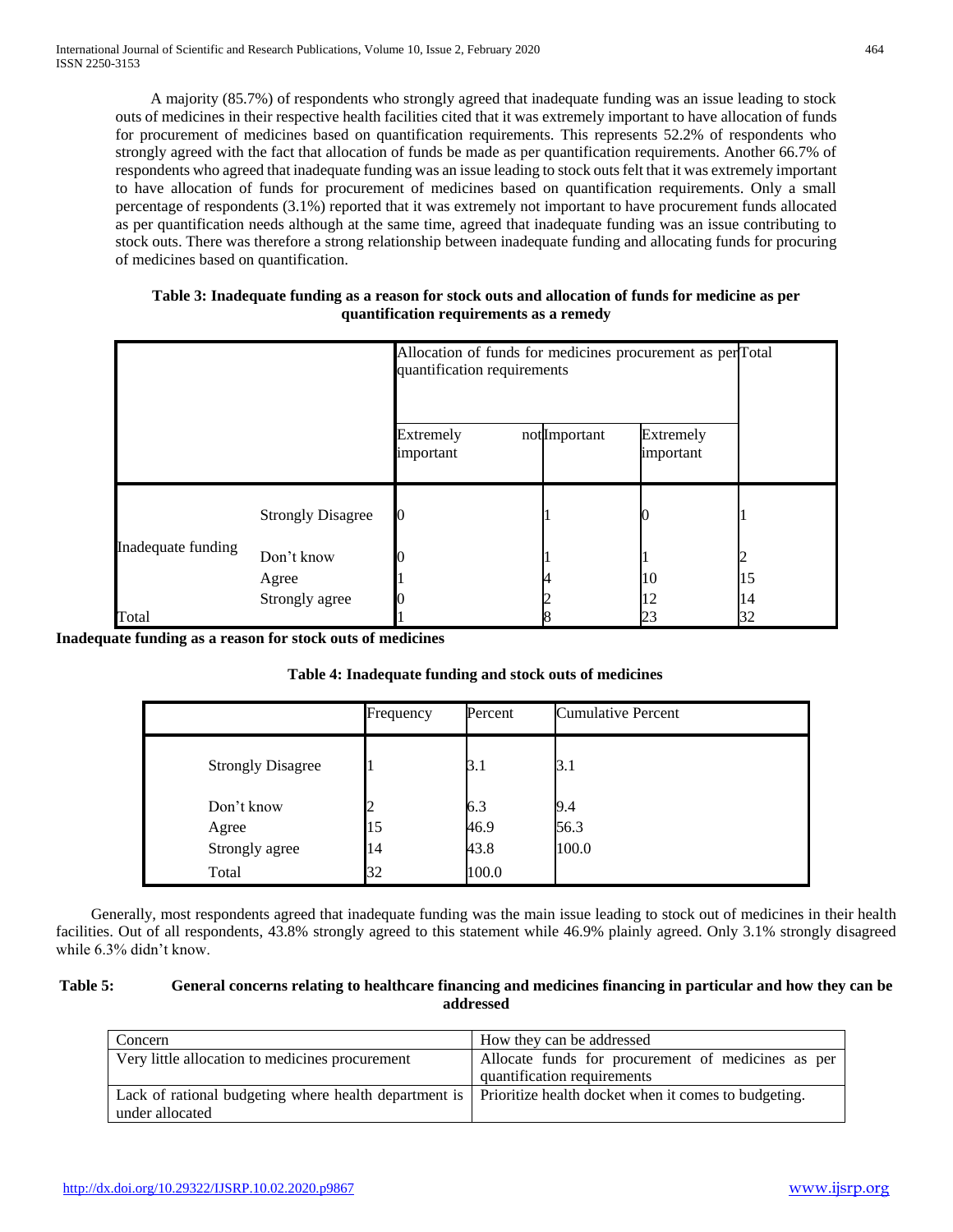#### IV. DISCUSSION

 Inadequate health care funding is one of the major factors affecting availability of medicines. It is evident that a majority of the world's population- up to a third have no access to essential medicines [2]. The essential medicines concept was started by the World Health Organization (WHO) in 1977 and the idea was that a majority of the population will be able to access medicines they so much require. However, this is yet to be realized particularly in developing countries like Kenya due to inadequate budgetary allocation for healthcare hence budgetary constraints [10].

 A majority of the respondent were health administrative officers while the least number was for procurement officers. Pharmacists only exceeded medical officers by one. The high number of health administrative officers could be due to the fact that they are involved in the day to day administrative activities of hospitals, making their presence to be required throughout. On the other hand, medical officers and pharmacists offer highly specialized care and thus many could not be reached on the day and time the researcher visited their hospitals as they could have been possibly attending to patients. Lastly, procurement officers were only four since not all hospitals in the county are procurement entities. The officers were therefore deployed to just a few hospitals which are also procurement entities as per the counties procurement regulations.

 Respondents' work experience was skewed towards 0-5 years, signifying that they were newly employed and hence only worked for a shorter period of time. The number of years one has worked in a given field should always be considered the experience gained [15]. This is because competencies are acquired over time, thus those who have worked for a shorter period will be expected not to have similar competencies like those who have worked for longer.

 Bungoma County's estimated allocation towards health sector was about Kshs 2.6 Billion, this translates to about 20 percent of the entire county budget. Comparing this to the 15% of the total budget as per the Abuja declaration (2001), it appears to be higher. However, a huge junk of this goes towards payment of salaries for health workers and other developmental projects. The amount left for medicines procurement is about Kshs 120 million (4.62% of the health budget). This is way too low compared to the then national government's allocation for procurement of medicines which was 36.64 % of the total health expenditure <sup>[9]</sup>. This percentage is also lower than what Webuye county referral hospital, which is one of the hospitals in Bungoma County allocated for medicines in 2012/2013 financial year. This is according to a study by Lucy Mecca which indicated that the hospital allocated an average of 9.12% for medicines out of their Facility Improvement Funds (FIF) in this particular period [16].

With the low budgetary allocation above, more than half (53.1%) of respondents indicated that they had a budgetary deficit of between 31 to 40%. This is a wide budgetary gap that accounts for the frequent stock counts of essential medicines in public health facilities. KEMSA, which is the government's entity responsible for supply of medicines and medical supplies in public health facilities, has had similar budgetary constraints. It was therefore unable to procure most of the items on its Essential Drug List (EDL). Out of the 343 items, it only procured 117 items (34.1%) [10] .

 From the findings of this study, there exists a strong relationship between inadequate funding and allocating funds for procuring medicines based on quantification. A majority of the respondents (43.8%) strongly agreed that inadequate funding was a key factor leading to stock outs of essential medicines in public facilities while another 46.9 plainly agreed. This compares well with a study by Mwathi and Osuga which found out that there was a significant relationship between funding and availability of medicines. Inadequate funding was the most strongly cited (57.9%) factor that caused unavailability of essential medicines in public hospitals [17]. Funding is very necessary in acquiring any property and therefore lack of it means acquisition of the said property will not be possible. Findings of this study are also similar to other studies for instance by Elliot (2008) and MOMs/ MOPHs (2009) which pointed out that inadequate funding among other factors such as expiry, high prices and pilferage affects accessibility to medicines [3,18].

 In general, major challenges relating to health care financing include allocation of very little funds for procurement of medicines and irrational budgeting where health sector is underfunded.

### V. CONCLUSION

 This study revealed that there is a very significant relationship between healthcare funding and availability of medicines. Inadequate healthcare funding was identified as a main determinant of availability of medicines hence a factor leading to frequent stock outs. This challenge should therefore be addressed with urgency since it has direct effects on health care which is so much dependent on health commodities and technologies. The county governments need to realign their priorities to factor in adequate budgetary allocation for health sector in line with global standards.

#### AUTHORS' CONTRIBUTIONS

 Nicholas Barasa, Wilberforce Cholo and Sherry Oluchina contributed equally to this work.

#### ACKNOWLEDGEMENTS

 The authors give special and enormous thanks to health care workers of Bungoma County and other people they met along the way for their support and encouragement.

#### **REFERENCES**

- [1] Zhang, Y., and Soumerai, S. B. (2007). Do newer Prescription Drugs Pay For Themselves? A Re-assessment of the Evidence, Health Affairs.
- [2] WHO, (2004). Equitable access to essential medicines: a framework for collective action, in WHO Policy Perspectives on Medicines.
- [3] Ministry of Medical Services and Ministry of Public Health & Sanitation,(2009) Access to Essential Medicines in Kenya-A Health Facility Survey.
- [4] Orengo P. (2012). Drug shortage hits public hospitals, Standard Newspaper, Nairobi. Kenya 28th March 2012.
- [5] Magak, W.F & Dr. Willy M., (2006), Factors Influencing Frequent Stockouts of Essential Medicines in Public Health Facilities in Kisii County, Kenya